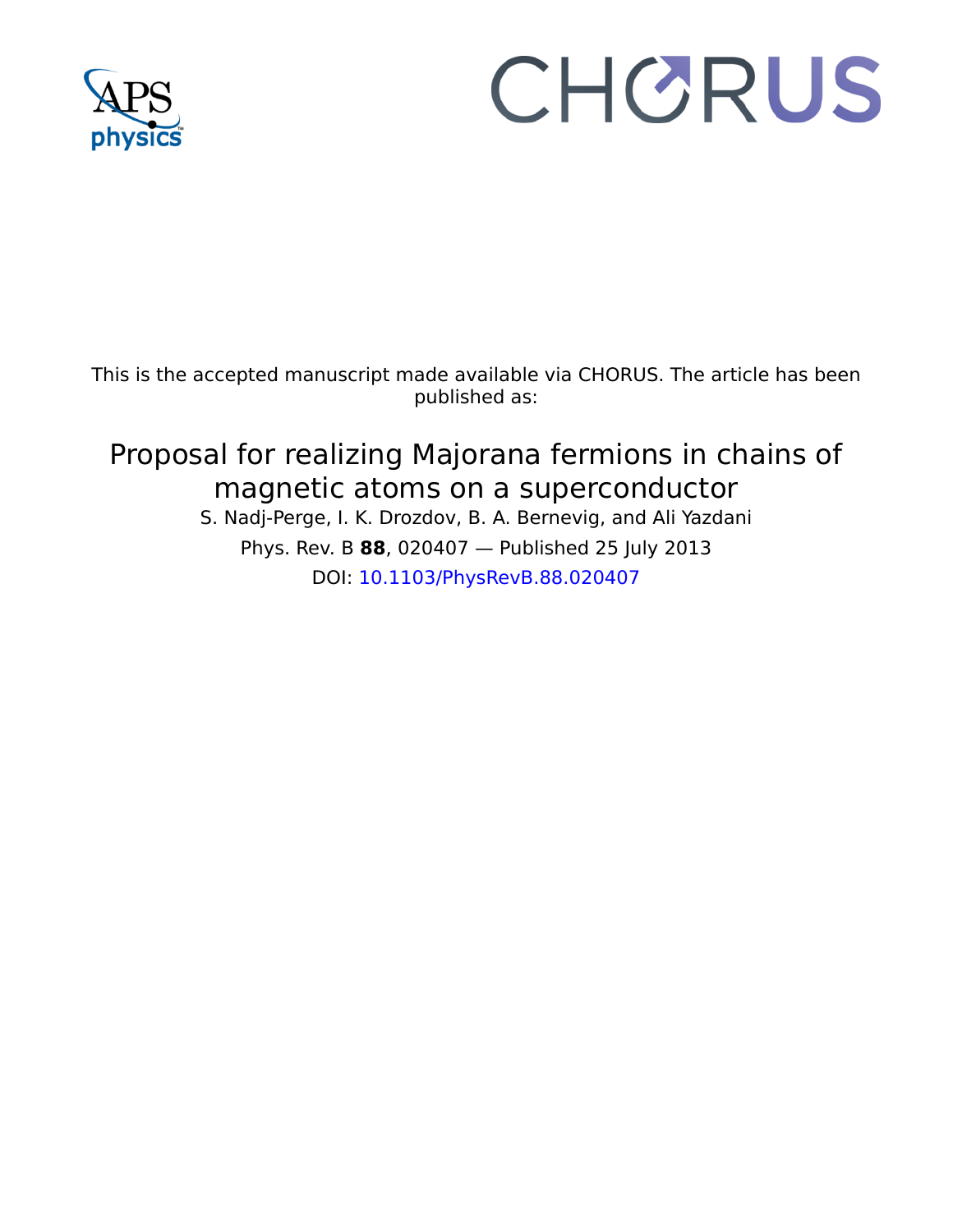## Majorana fermions in chains of magnetic atoms on a superconductor

S. Nadj-Perge, I. K. Drozdov, B. A. Bernevig, and Ali Yazdani

Joseph Henry Laboratories and Department of Physics,

Princeton University, Princeton, New Jersey 08544

(Dated: July 8, 2013)

We propose an easy-to-build easy-to-detect scheme for realizing Majorana fermions at the ends of a chain of magnetic atoms on the surface of a superconductor. Model calculations show that such chains can be easily tuned between trivial and topological ground state. In the latter, spatial resolved spectroscopy can be used to probe the Majorana fermion end states. Decoupled Majorana bound states can form even in short magnetic chains consisting of only tens of atoms. We propose scanning tunneling microscopy as the ideal technique to fabricate such systems and probe their topological properties.

PACS numbers: 03.67.Lx

The interest in topological quantum computing and non-abelian braiding has inspired many recent proposals to create Majorana fermions (MFs) in various exper-imental systems. Following Kitaev's seminal proposal<sup>[1](#page-4-0)</sup>, many approaches have been considered including those based on topological insulators<sup>[2,](#page-4-1)[3](#page-4-2)</sup>; atoms trapped in optical lattices[4](#page-4-3)[–6](#page-4-4) ; semiconductors with strong spin-orbit interaction in two and one dimension<sup> $7-9$  $7-9$ </sup>; coupled quan-tum dots<sup>[10,](#page-5-0)[11](#page-5-1)</sup>; and those that combine magnetism of and superconductivity<sup>[12](#page-5-2)[–15](#page-5-3)</sup>. The aim of these approaches is to create a topological superconductor in which MFs emerge as the single excitations at the boundaries. Since MFs are its own antiparticles, they are predicted to appear in tun-neling spectroscopy experiments as zero bias peaks<sup>[16–](#page-5-4)[19](#page-5-5)</sup>. Such peaks have been indeed observed in several experiments and interpreted as the signatures of  $MFs^{20-22}$  $MFs^{20-22}$  $MFs^{20-22}$ . However, these experiments are not spatially resolved to detect the position of the MFs. Additionally, in many instances, the presence of disorder can result in spurious zero bias anomalies even when the system is not topological<sup>[23,](#page-5-8)[24](#page-5-9)</sup>. It is therefore desirable to identify easyto-fabricate condensed matter systems in which MF can be spatially resolved and distinguishable from spurious disorder effects.

In this letter, we theoretically investigate conditions for which a chain of magnetic atoms on the surface of an s-wave superconductor can host MF modes. We explore the parameter space for which this system is topological and show that even relatively short chains made of only ∼ 50 atoms can host robust localized MFs. Our proposed structures can be fabricated using scanning tunneling microscopy (STM), which has previously been used to assemble structures of various shapes with tens of atoms using lateral atomic manipulation techniques<sup>[25–](#page-5-10)[27](#page-5-11)</sup>. Spatially resolved STM spectroscopy of such disorder-free chains can be used to probe the presence of MF end modes.

As shown in Fig. 1, we consider an array of magnetic atoms (such as atoms of 3d or 4f metals with a net magnetic moment) which are deposited on a single crystal surface of an s-wave superconductor (such as niobium (Nb) or lead (Pb)) and arranged into chains using the STM. The interaction of a single magnetic moment with the superconductor gives rise to the so-called Yu-Shiba-Rusinov states $28-31$  $28-31$  that have been previously detected from both 3d and 4f atoms on the surface of Nb and Pb using an  $STM^{32,33}$  $STM^{32,33}$  $STM^{32,33}$  $STM^{32,33}$ . The results of these previous experiments (with Gd and Mn deposited on Nb) agree well with model calculations in which the magnetic moment is assumed to be static  $(32,34,35)$  $(32,34,35)$  $(32,34,35)$  $(32,34,35)$  $(32,34,35)$ . In addition, recent spin polarized STM studies indicate that in magnetic arrays with  $\geq 10$  atoms spin dynamics is greatly suppressed<sup>[36](#page-5-18)</sup>. It is therefore reasonable to model moments of magnetic atoms as static classical spins. In general, magnetic moments in these chains can form various configurations including a spiral $3^7$ .



FIGURE 1. Schematic of the experimental setup. An array of magnetic atoms (red spheres) is assembled using scanning tunneling microscope on the surface of s-wave superconductor (gray background). The system is modeled by the two dimensional  $N_a \times N_b$  array in which magnetic atoms are embedded (inset). Throughout the paper we consider the case where magnetic moments are in the plane defined by  $N_a$  and Z direction.

To describe this system we use a two-dimensional tightbinding model Hamiltonian of an s-wave superconductor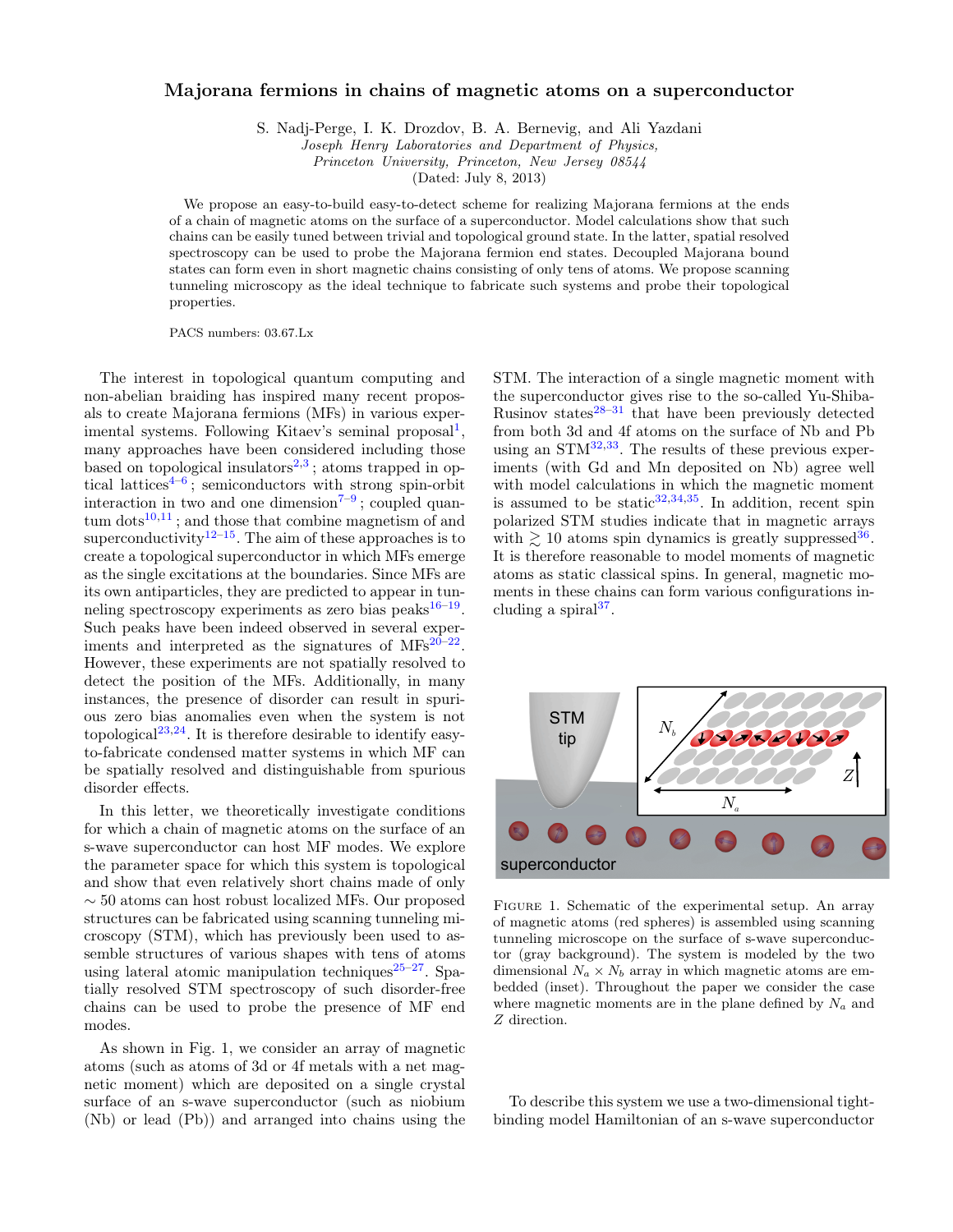with an array of magnetic atoms :

$$
H = \sum_{\langle i,j\rangle\alpha} (tf_{i\alpha}^{\dagger}f_{j\alpha} + h.c.) - \mu \sum_{i\alpha} f_{i\alpha}^{\dagger}f_{i\alpha} +
$$

$$
+ \sum_{n\alpha\beta} (\vec{B}_n \cdot \vec{\sigma})_{\alpha\beta} f_{n\alpha}^{\dagger}f_{n\beta} + \sum_{i} (\Delta_i f_{i\uparrow}^{\dagger} f_{i\downarrow}^{\dagger} + h.c). \quad (1)
$$

The operators f and  $f^{\dagger}$  correspond to electron annihilation and creation respectively,  $t$  is the hopping amplitude between adjacent sites  $\langle i, j \rangle$  of a two-dimensional lattice,  $\mu$  is the chemical potential,  $\Delta_i$  is the local superconducting gap associated with a host superconductor (equal to  $\Delta_0$  in the absence of magnetic atoms). The effective magnetic field  $\vec{B}_n$  gives rise to a local Zeeman energy on the atoms which are arranged in a one-dimensional array of sites  $\{n\}$ . We consider the case of identical atoms, i.e.  $|\vec{B}_n| = B$ . Throughout the paper we normalize all simulation parameters to the value of  $\Delta_0$ .

In order to obtain the two-dimensional gap profile in the vicinity of the atomic chain, we self-consistently solve the resulting Bogoliubov-de Gennes equations  $(BdG)^{38}$  $(BdG)^{38}$  $(BdG)^{38}$ . We assume a constant on-site pairing coupling  $V$  for a grid of  $N_a \times N_b$  lattice sites in the middle of which  $N_a$ local magnetic moments with strength B are embedded (see  $39$  section 1 for details). The calculations are performed with open boundary conditions (BC) in the  $N_b$ direction, and both open and periodic BC in the  $N_a$  direction to show the presence or absence of MF at the end of the chain and to compute the Pfaffian index  $(Pf)^{1}$  $(Pf)^{1}$  $(Pf)^{1}$ . Previous calculations showed that a single magnetic moment gives rise to a state inside the superconducting gap that has an energy close to  $\Delta_0$  for low B. As the value of  $B$  is increased the energy of this state is continuously tuned to zero $34,35,40$  $34,35,40$  $34,35,40$ . This zero crossing is a signature of a quantum phase transition, at which the impurity site traps a single quasi-particle<sup>[29,](#page-5-23)[41](#page-5-24)</sup>. A similar phase transition occurs in the case of a few magnetic moments  $40,42$  $40,42$ . The transition obviously coincides with a change of the sign of the Pfaffian (computed in a periodic geometry) for the system, indicating a change of the fermion parity in the ground state. This is the characteristic signature of a topological non-trivial phase with  $MF$  end modes<sup>[1](#page-4-0)</sup>.

An example of a transition into a topologically nontrivial phase for our atomic chain is illustrated in Fig. 2, which shows the lowest energy level and the Pfaffian as a function of B in the case of 96 magnetic moments. The angle between adjacent magnetic moments,  $\theta$ , plays a key role in determining whether this system is topological (see below), and has been assumed to be  $2\pi/3$ for the results shown in Fig. 2. The most important feature of this calculation is that in the parameter window  $2.2 < B/\Delta_0 < 3.45$ , in which for periodic BC in the  $N_a$ direction the Pfaffian is negative, and the spatial extent of the lowest excited state (Fig. 2b) (for open BC) shows the presence of MFs at the ends of the chain. This behavior can be contrasted with that of  $B/\Delta_0 = 2.1$  (Fig. 2c). In this case Pfaffian is positive and the lowest energy excitation is distributed approximately evenly along the chain.

A calculation of the local density of states (LDOS) as a function of energy shown in Fig. 2d clearly demonstrates that the topological case shows a zero bias peak associated with MF when tunneling at the end of the chain, while the middle of the system exhibits a mini-gap. In the non-topological phase sufficiently far away from the transition point, the system shows a clear gap throughout the chain and absence of zero energy end modes (Fig. 2e).

The emerging MF end modes considered here are localized on a very short length scale at the last few sites of the atomic chain. This situation can be contrasted to the proposals involving semiconductor nanowires in proximity with superconductors, where the coherence length of the superconductor sets the length scale for MFs<sup>[9](#page-4-6)</sup>. The spatial extent of our MFs is reminiscent of the extent of the Yu-Shiba-Rusinov states created by single atoms, which have been shown both experimentally and theoretically to decay on length scales associated with the Fermi wavelength of a superconductor  $32,35$  $32,35$ . Note that these states do have long tails associated with the superconducting coherence length, however this decay is strongly enhanced with an algebraic decay pre-factor  $34,35$  $34,35$ .

While we used a self-consistent BdG calculation for realistic modeling of experimental situation, a more efficient approach to gain physical insight into this system is to consider an effective 1D model of magnetic atoms on superconducting sites, which is just the  $N_b = 1$  limit of our 2D model. Note that in 1D, all information about the superconductor is simply included in the strength of the on-site s-wave gap  $\Delta_0$  and the hopping term describes coupling between the impurities on superconducting sites only (as opposed to the superconductor bandwidth in BdG model above,  $\sec^{39} \sec \theta$  $\sec^{39} \sec \theta$  $\sec^{39} \sec \theta$  2). Fig. 3 shows that a 1D model qualitatively gives similar results the 2D model. Importantly, the hopping term, which can be tuned experimentally by placing atoms at different distances, may also drive quantum phase transition from the trivial phase  $(Pf>0)$  to the topological phase  $(Pf<0)$ with MFs at the ends. A one-dimensional version of this Hamiltonian is also considered in Ref.<sup>[12](#page-5-2)</sup> in the context of MFs in disordered magnetic islands on a superconductor.

A key advantage of the 1D model is that it lends itself to an analytical solution, which shows that for a given angle  $\theta$  between adjacent moments, the Pfaffian for the system is negative when

<span id="page-2-0"></span>
$$
\sqrt{\Delta_0^2 + (|\mu| + 2|t\cos(\theta/2)|)^2} > |B|,
$$
  

$$
|B| > \sqrt{\Delta_0^2 + (|\mu| - 2|t\cos(\theta/2)|)^2}
$$
 (2)

(see  $39$ , section 3 for the derivation). The negative value of the Pfaffian is a necessary condition for this system to be in a topological phase ; however, it not sufficient, as the bulk of atomic chain remains must also be gapped. For example,  $\theta = 0, \pi$  have the widest range of negative Pfaffian in Eq. [2](#page-2-0) ; unfortunately, this full range is gapless. The min-gap for low energy excitation is related to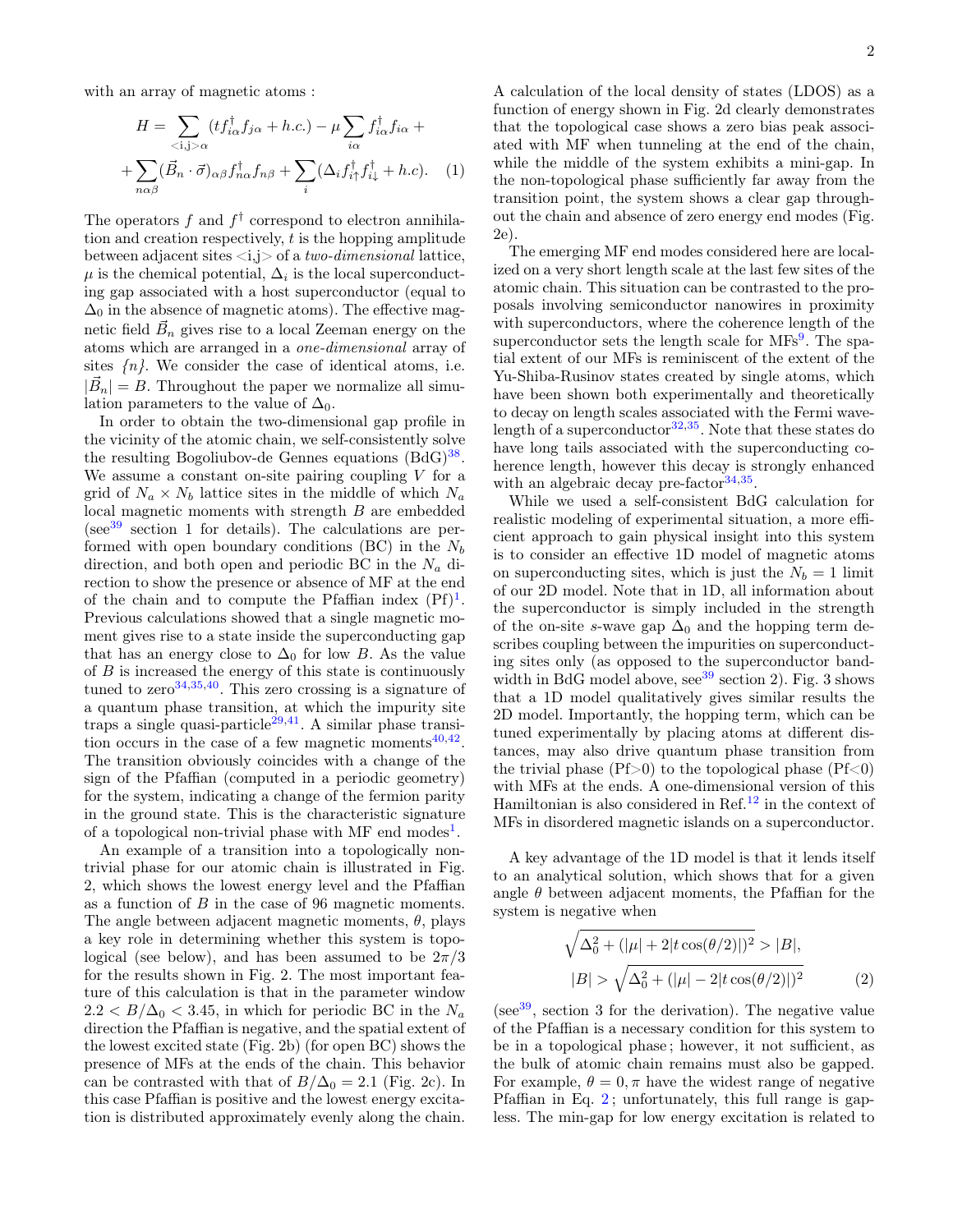

FIGURE 2. (a) Calculated energy spectrum, marked by blue lines, for 96 classical spins placed in the middle of the  $N_a \times N_b = 96 \times 19$  grid using periodic BC. Parameters for the plot are :  $\mu/\Delta_0 = 2.12$ ,  $t/\Delta_0 = 2.34$ ,  $V/\Delta_0 = 2.81$  and  $T/\Delta_0 = 0.01$ . The regions corresponding to the trivial phase  $(Pf>0)$  are shaded gray. Red thick line represents the lowest energy excitation using open BC. (b,c) The spatial distribution of the local density of states corresponding to the lowest excitation state in the non-trivial  $(B/\Delta_0 = 2.87, Pf < 0)$  and the trivial  $(B/\Delta_0=2.23, Pf > 0)$  phase. Lattice coordinates X and Y correspond to the  $N_a$  direction (along the chain) and  $N_b$  direction (orthogonal to the chain) respectively. (d,e) Local density of states at the chain ends (blue solid line) and in the middle of the chain (gray dashed line) as a function of energy for non-trivial and trivial phase taking into account first 96 energy eigenvalues. The intrinsic line-width of the energy eigenstates is taken to be  $\omega/\Delta_0 = 1 \times 10^{-3}$  for this plot.

strength of the p-wave pairing that emerges on the chain because of the combination of hopping, pairing, and local Zeeman terms in the Hamiltonian. Calculations of the spectra in both 2D and 1D model described above reveal the energy scale, which separates the zero energy MF states (localized at the two ends) from the next available excitation of the system. In a certain limit, the 1D



FIGURE 3. (a,b) The spatial profile of the two lowest excitation states of magnetic chain containing 48 atoms for  $\mu/\Delta_0 = 4$ ,  $B/\Delta_0 = 5, \theta = \pi/2$  (marked by red solid and green dashed line respectively). Tuning the hopping term  $t$  drives quantum phase transition from the trivial  $(t/\Delta_0 = 0.4, Pf > 0)$  (a) to the topological  $(t/\Delta_0 = 1, Pf \le 0)$  phase (b). (c,d), Local density of states calculated for the same parameters as in (a) and (b) at the chain ends (blue solid line) and in the middle of the chain (gray dashed line). Note that for this choice of parameters spectrum in (c) is asymmetric in energy (see inset). Importantly, in (d) the two MF states around zero energy are separated by the effective mini gap  $\Delta_p$  from the other states in the spectrum (marked by double arrow line).

model can be directly mapped<sup>[12](#page-5-2)</sup> to the original proposal by Kitaev for realization of MF end mode, which is a su-perconducting wire with nearest neighbor pairing<sup>[1](#page-4-0)</sup>, but general eigenvalues can be obtained even without this mapping,  $\sec^{39}$  $\sec^{39}$  $\sec^{39}$  section 2. The value of this mini-gap depends on the relative values of  $\mu$ , t, B, and angle  $\theta$  (see Fig 4).

A non-collinear arrangement of magnetic moments in a chain is essential to realize robust MF end modes. When transformed to a basis parallel to the spiraling on-site magnetic field, the hopping becomes spin-dependent giving rise to spin-orbit coupling and hence to the usual mechanisms for MF end modes. Without detailed modeling of the surface magnetism it is difficult to predict whether specific magnetic atomic chains would have a spiral spin-arrangement. We suggest that exploring the full freedom of the linear chain geometry may provide a feasible approach to create favorable conditions for non-collinear magnetic moments of adjacent atoms. For example, double or zig-zag chain structures with antiferromagnetic interactions are likely to become frustrated and result in spiral orientation of magnetic moments in the chain<sup>[37](#page-5-19)</sup>. To explore some of these possible geometries (Fig. 5a), we map these chains into equivalent linear chains with the nearest  $t_1$  and the next nearest  $t_2$  hop-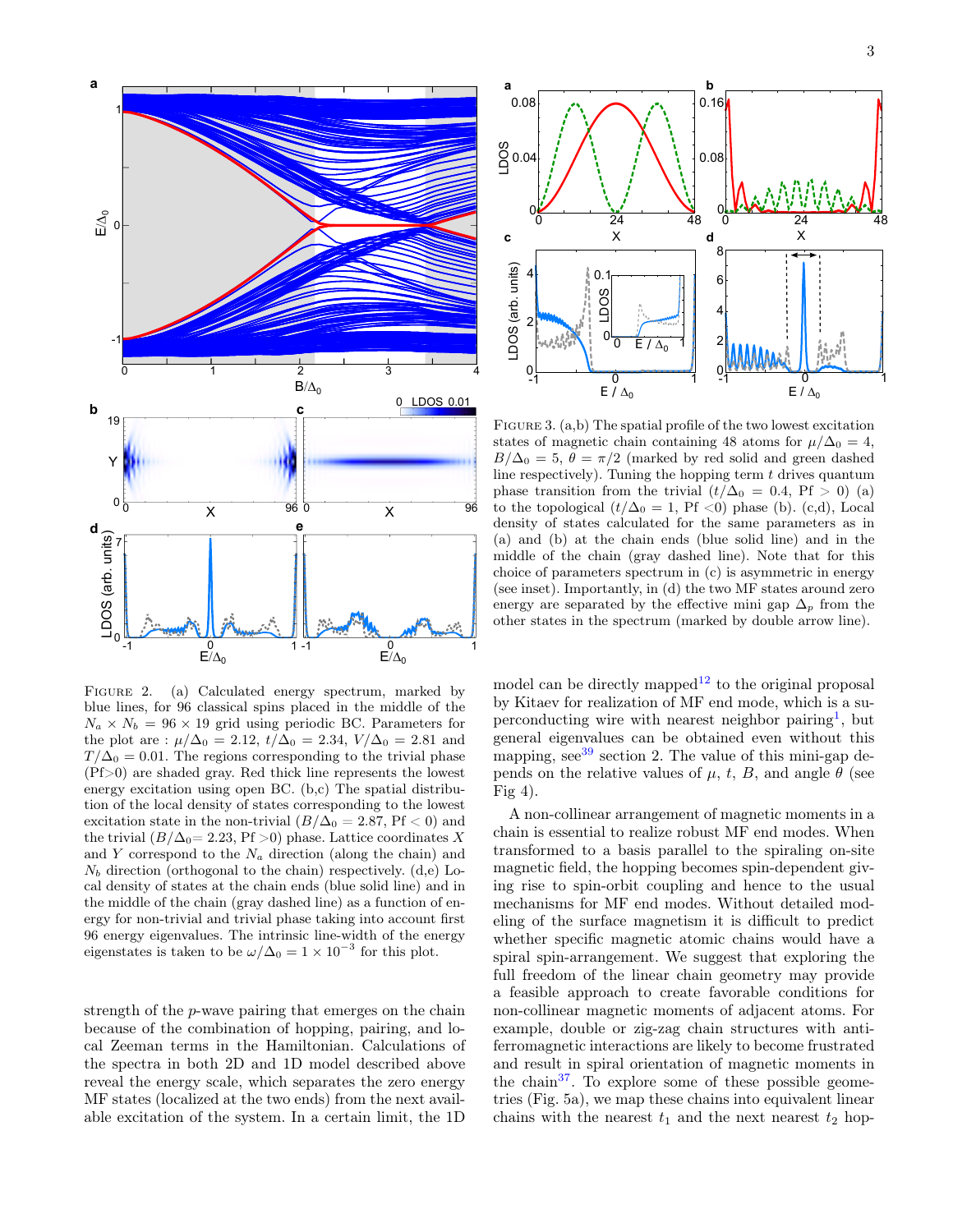

Figure 4. The value of the mini gap as a function of tunnel coupling and angle  $\theta$  calculated for the 1D model : (a)  $\mu/\Delta_0 =$ 2 and  $B/\Delta_0 = 3$ ; (b)  $\mu/\Delta_0 = 2$  and  $B/\Delta_0 = 5$ ; (c)  $\mu/\Delta_0 = 5$ and  $B/\Delta_0 = 2$ ; (d)  $\mu/\Delta_0 = 5$  and  $B/\Delta_0 = 4$ .

ping as shown in Fig. 5b. In the simplest case for which  $\theta$ is assumed constant, we show that these chains can also support topological phase when

$$
\sqrt{\Delta_0^2 + (\mu + 2\cos(\theta/2)t_1 - 2\cos(\theta)t_2)^2} > |B|,
$$
  

$$
|B| > \sqrt{\Delta_0^2 + (\mu - 2\cos(\theta/2)t_1 - 2\cos(\theta)t_2)^2}
$$
 (3)

 $(see<sup>39</sup> section 3a for further details). We note again$  $(see<sup>39</sup> section 3a for further details). We note again$  $(see<sup>39</sup> section 3a for further details). We note again$ that these chains may provide easy-to-fabricate structures that would ensure non-collinear spin arrangements required for realization of MF end modes.



Figure 5. (a) Array of magnetic atoms arranged in two rows (zig-zag chain). The coupling among neighboring atoms corresponding to different rows is  $t_1$  and the coupling between atoms within the same row is  $t_2$ . (b) Equivalent magnetic moment configuration represented as a single chain with the next nearest coupling.

Lastly, we comment on the experimental feasibility of the proposed approach. As shown here the strength of the mini-gap associated with the p-wave pairing can sometimes exceed 30-40% of the gap of the host superconductor (Fig. 4). Nevertheless, using an s-wave superconductor with large gap  $\Delta_0$  (and measuring at the lowest temperatures) would increase the chance of experimental success. Other factors such as size of the magnetic moment B or hopping matrix element  $t$  are also important and can be optimized experimentally using magnetic atoms with different spin or building chains with different spacing. A systematic experimental approach can start by characterizing the single-impurity states and their modification when impurities are brought close enough to interact  $33$ . These measurements could be used to map effective 1D model parameters (effective hopping, chemical potential and exchange coupling) and allow investigation of the finite size effects on the excitation spectrum. A different approach would be to start from magnetic chains grown using self-assembled techniques. Note that self-assembled chains consisting of  $\sim$  50 atoms with spiral arrangement of magnetic moments are already reported $37$ . Such chains would be an ideal starting point to investigate interaction between Majorana fermions. For example, examining coupled chains can provide direct experimental means to demonstrate the  $Z_2$  character of the MF end modes by showing that they appear only in odd number of coupled chains. Finally, as structures of different shapes are equally easy to assemble in STM, one can envision viable route towards braiding experiments in arrays of coupled chains in a similar fashion as proposed for semiconductor nanowire structures<sup>43-[45](#page-5-27)</sup>.

We thank R. Lutchyn and J. Seo for the discussions. This work is supported by NSF-DMR1104612 and NSF-MRSEC programs through the Princeton Center for Complex Materials (DMR-0819860), ONR, ARO, and DARPA-SPAWAR grant N6601-11-1-4110. S. N-P acknowledges support of of the European Community under a Marie-Curie OEF fellowship. B. A. B. acknowledges support of the programs CAREER DMR-095242, ONR-N00014-11-1-0635, ARMY-245-6778 and the Packard Foundation.

- <span id="page-4-0"></span> $<sup>1</sup>$  A. Y. Kitaev, Physics-Uspekhi 44, 131 (2001).</sup>
- <span id="page-4-1"></span><sup>2</sup> L. Fu and C. L. Kane, [Phys. Rev. Lett.](http://dx.doi.org/10.1103/PhysRevLett.100.096407) 100, 096407 (2008).
- <span id="page-4-2"></span><sup>3</sup> A. R. Akhmerov, J. Nilsson, and C. W. J. Beenakker, [Phys. Rev. Lett.](http://dx.doi.org/10.1103/PhysRevLett.102.216404) 102, 216404 (2009).
- <span id="page-4-3"></span><sup>4</sup> M. Sato, Y. Takahashi, and S. Fujimoto, [Phys. Rev. Lett.](http://dx.doi.org/10.1103/PhysRevLett.103.020401) 103[, 020401 \(2009\).](http://dx.doi.org/10.1103/PhysRevLett.103.020401)
- <sup>5</sup> S. Diehl, E. Rico, M. A. Baranov, and P. Zoller, Nat Phys 7, 971 (2011).
- <span id="page-4-4"></span><sup>6</sup> L. Jiang, T. Kitagawa, J. Alicea, A. R. Akhmerov, D. Pekker, G. Refael, J. I. Cirac, E. Demler, M. D. Lukin, and P. Zoller, [Phys. Rev. Lett.](http://dx.doi.org/10.1103/PhysRevLett.106.220402) 106, 220402 (2011).
- <span id="page-4-5"></span>7 J. D. Sau, R. M. Lutchyn, S. Tewari, and S. Das Sarma, [Phys. Rev. Lett.](http://dx.doi.org/ 10.1103/PhysRevLett.104.040502) 104, 040502 (2010).
- <sup>8</sup> R. M. Lutchyn, J. D. Sau, and S. Das Sarma, [Phys. Rev.](http://dx.doi.org/10.1103/PhysRevLett.105.077001) Lett. **105**[, 077001 \(2010\).](http://dx.doi.org/10.1103/PhysRevLett.105.077001)
- <span id="page-4-6"></span> $9\,$  Y. Oreg, G. Refael, and F. von Oppen, [Phys. Rev. Lett.](http://dx.doi.org/10.1103/PhysRevLett.105.177002)